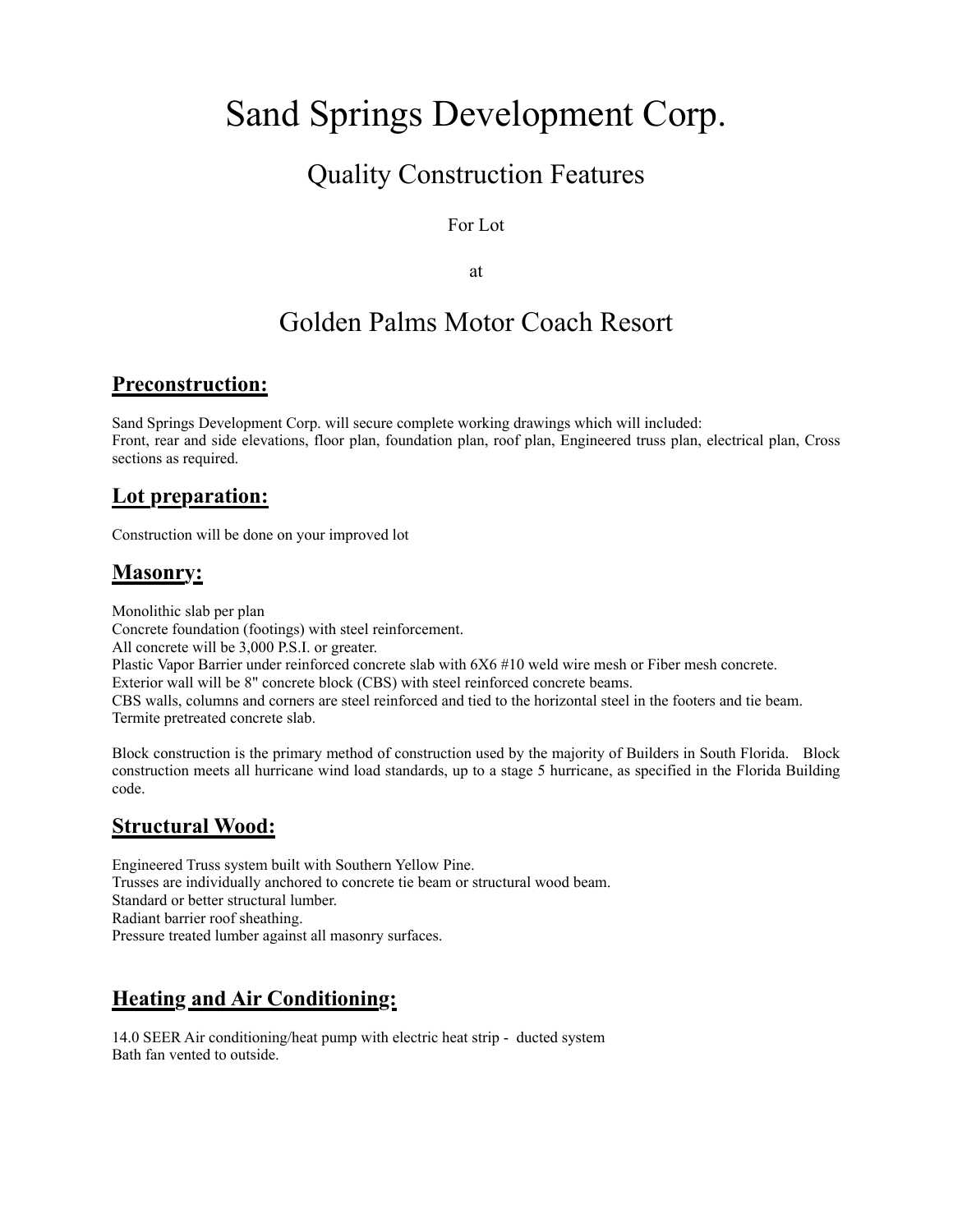# **Electrical:**

150 amp service with circuit breakers. TV jacks prewired per plan. (2) Exterior weather proof outlets per code. Smoke/CO detectors per code. - 110 volt. Decor silent rocker switches throughout. Ceiling fan outlets 2 wire fan/light combo per plan Separate light and fan switches in baths. One switched outlet in Living area Electrical wiring per code. (5) Lutron Caseta Switches

#### **Plumbing**

Bathroom Sink - Archer under mount sink Kohler K-2355-0 Sink Faucet - Moen Faucet Toilet - Kohler Comfort Height T-3999-0 Shower faucet Delta Two exterior hose bibs. Tankless hot water heater

# **Appliances and Special Equipment:**

Appliance, installation and venting allowance varies per house design.

### **Windows and Exterior Doors:**

All windows and doors to have Lowe E impact rated glass Wood window sills and cased windows. Therma-Tru Thermal insulated fiberglass entry doors or equal (Choice of 1 or 6 lite). Therma-Tru Thermal insulated fiberglass service door to Storage area per plan.

#### **Insulation**

R-22 Spray foam ceiling including outdoor lanai R-11 in frame 4" walls (External walls only) R-8.2 in Block walls

#### **Interior and Exterior Finishes:**

Interior: Knock down textured walls.

Exterior: Cementitious Finish (Stucco) with light textured on exterior walls with wire lath where applicable.

Note: Cementitious Finish (Stucco). The optional cementitious finish coat made with portland cement plaster that will be applied to the exterior face of the concrete blocks and wood sheeted areas of your home in a manor common to the area, viz. In a two-coat process with an ultimate average thickness of approximately 3/8". This finish, not required by the building code, is a decorative finish (facade) and it is not represented to serve a weather proofing of structural purpose.